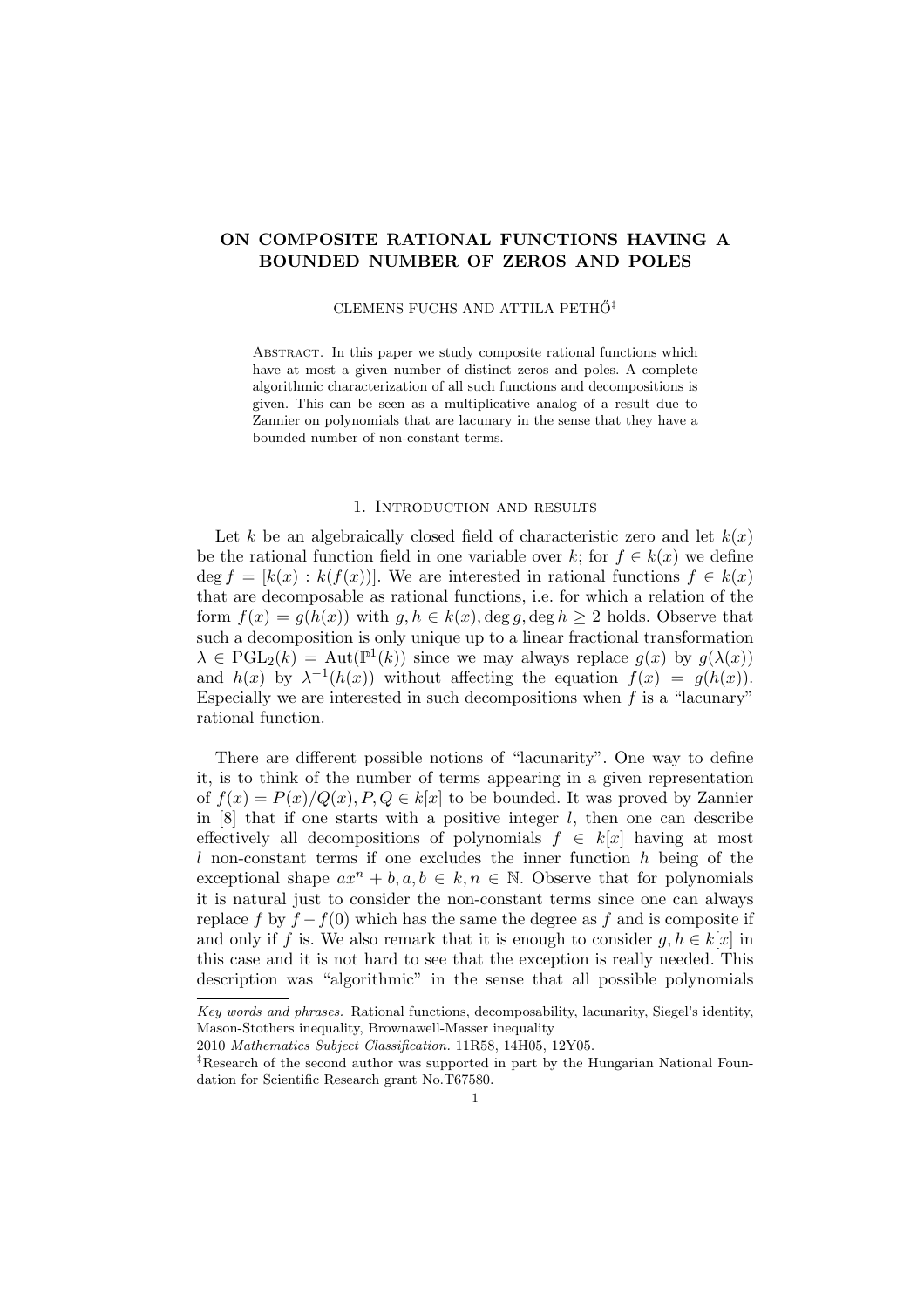and decompositions were described by letting the possible coefficients vary in some effectively computable affine algebraic varieties and the exponents in some computable integer lattices. This gave a complete proof of a conjecture of Schinzel (saying that if for fixed g the polynomial  $g(h(x))$  has at most  $l$  non-constant terms, then the number of terms of  $h$  is bounded only in terms of  $l$ ) and more. The proof used as a first step an upper bound for the degree of  $q$  given only in terms of  $l$  that was already obtained by Zannier in [7]. (We remark that this last result was later generalized to Laurent-polynomials in [9] and then to rational functions in [3].) The further proof was a complicated inductive argument that used in its core an effective bound for the degrees of the solutions of S-unit equations (over function fields) in several variables due to Brownawell and Masser [1]; in fact a variant of it by Zannier [6] was used.

There are also other possibilities to think of the "lacunarity". In this paper we will be interested in rational functions f with a bounded number of zeros and poles (i.e. the number of distinct roots of  $P,Q$  in a reduced expression of  $f$  is bounded). As above we think of the number of zeros and poles as being fixed, whereas the actual values of the zeros and poles and their multiplicities are considered as variables. We also shall give a complete description of composite f's in analogy to Zannier's result in  $[6]$ ; the proof of our result contains an algorithm that for given  $n$  provides all the data for rational functions  $f, g, h$  with f having at most n zeros and poles such that  $f(x) = g(h(x))$  holds. We remark that a related type of question came up in [2] (see Proposition 2.4 therein).

Let us mention that we may assume (by changing  $q(x)$  into  $q(\theta x)$ ) that the rational function  $h$  is the quotient of two monic polynomials and by dividing both sides of the equation  $f(x) = g(h(x))$  by a suitable constant we may even assume the same for f and  $q$ . (This is just to make the description below more readable). There are many trivial such families e.g. if the multiplicities of the zeros and poles of  $f$  all have a common divisor, say  $m \in \mathbb{N}$ , then  $f(x) = (h(x))^m$  for some  $h \in k(x)$ ; for this reason we say that if  $g(x) = (\lambda(x))^m$  for a suitable  $\lambda \in \text{PGL}_2(k)$ , then g is of exceptional shape (this has to be compared with the exceptional shape for  $h$  in the case above). We give a second example: Let  $\lambda_1, \lambda_2$  be the roots of  $x^2 - x - 1$  in  $k = \mathbb{C}$ (so  $\lambda_1$  is the golden mean), then for  $g(x) = x^{k_1}(x-1)^{k_2}$ ,  $h(x) = x(x-1)$  we have  $f(x) = g(h(x)) = x^{k_1}(x-1)^{k_1}(x-\lambda_1)^{k_2}(x-\lambda_2)^{k_2}$  for every  $k_1, k_2 \in \mathbb{Z}$ . Thus we have constructed infinitely many rational functions f with four distinct zeros and poles altogether and which are decomposable.

The general situation is given in the following theorem, which is the main result of this paper: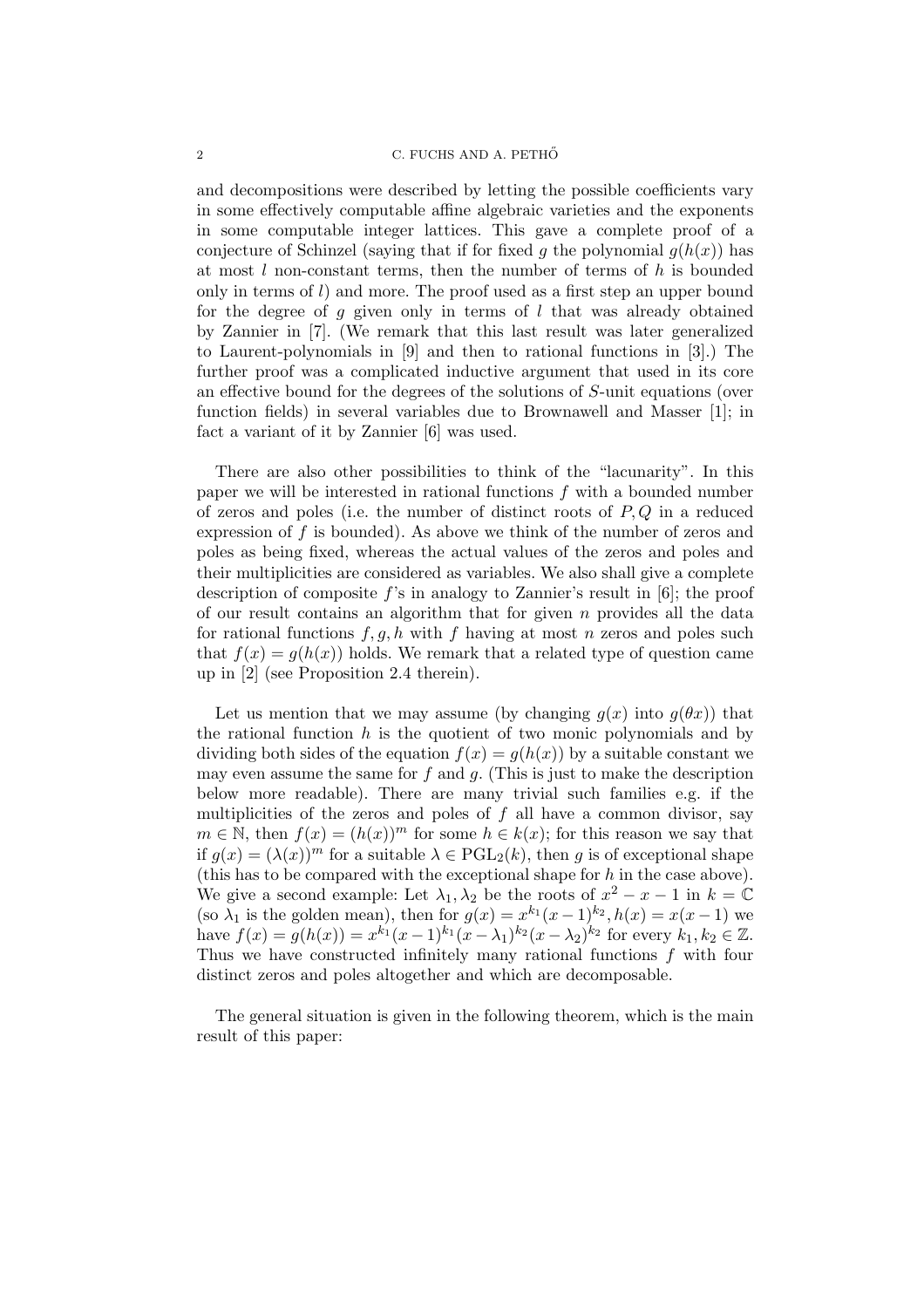**Main Theorem.** Let n be a positive integer. Then there exists a positive integer J and, for every  $i \in \{1, \ldots, J\}$ , an affine algebraic variety  $\mathcal{V}_i$  defined over  $\mathbb Q$  and with  $\mathcal V_i \subset \mathbb A^{n+t_i}$  for some  $2 \le t_i \le n$ , such that:

(i) If  $f, g, h \in k(x)$  with  $f(x) = g(h(x))$  and with deg q, deg  $h \ge 2$ , q not of the shape  $(\lambda(x))^m$ ,  $m \in \mathbb{N}, \lambda \in \mathrm{PGL}_2(k)$ , and f has at most n zeros and poles altogether, then there exists for some  $i \in \{1, \ldots, J\}$  a point  $P = (\alpha_1, \ldots, \alpha_n, \beta_1, \ldots, \beta_{t_i}) \in \mathcal{V}_i(k)$ , a vector  $(k_1, \ldots, k_{t_i}) \in \mathbb{Z}^{t_i}$ with  $k_1 + k_2 + \ldots + k_{t_i} = 0$  or not depending on  $\mathcal{V}_i$ , a partition of  $\{1,\ldots,n\}$  in  $t_i+1$  disjoint sets  $S_{\infty},S_{\beta_1},\ldots,S_{\beta_{t_i}}$  with  $S_{\infty}=\emptyset$  if  $k_1 + k_2 + \cdots + k_{t_i} = 0$ , and a vector  $(l_1, \ldots, l_n) \in \{0, 1, \ldots, n-1\}^n$ , also both depending only on  $\mathcal{V}_i$ , such that

$$
f(x) = \prod_{j=1}^{t_i} (w_j/w_{\infty})^{k_j}, \qquad g(x) = \prod_{j=1}^{t_i} (x - \beta_j)^{k_j},
$$

and

$$
h(x) = \begin{cases} \beta_j + \frac{w_j}{w_{\infty}} (j = 1, ..., t_i), & \text{if } k_1 + k_2 + \dots + k_{t_i} \neq 0, \\ \frac{\beta_{j_1} w_{j_2} - \beta_{j_2} w_{j_1}}{w_{j_2} - w_{j_1}} (1 \leq j_1 < j_2 \leq t_i), & \text{otherwise,} \end{cases}
$$

where

$$
w_j = \prod_{m \in S_{\beta_j}} (x - \alpha_m)^{l_m}, \quad j = 1, \dots, t_i
$$

and

$$
w_{\infty} = \prod_{m \in S_{\infty}} (x - \alpha_m)^{l_m}.
$$

Moreover, we have deg  $h \leq (n-1)/\max\{t_i-2, 1\} \leq n-1$ .

- (ii) Conversely for given data  $P \in \mathcal{V}_i(k), (k_1, \ldots, k_{t_i}), S_\infty, S_{\beta_1}, \ldots, S_{\beta_{t_i}},$  $(l_1, \ldots, l_n)$  as described in (i) one defines by the same equations rational functions f, g, h with f having at most n zeros and poles altogether for which  $f(x) = g(h(x))$  holds.
- (iii) The integer J and equations defining the varieties  $V_i$  are effectively computable only in terms of n.

The example above is obtained by taking  $n = 4, t = 2, S_{\infty}$  $\emptyset, S_0 = \{1, 2\}, S_\beta = \{3, 4\}, l_1 = l_2 = l_3 = l_4 = 1$  and  $P = (0, 1, \lambda_1, \lambda_2, 1) = (\alpha_1, \alpha_2, \alpha_3, \alpha_4, \beta) \in \mathcal{V}(\mathbb{C}),$  where the variety  $V \subset \mathbb{A}^5$  is defined as the zero locus of the system of algebraic equations  $\alpha_1 \alpha_2 - \alpha_3 \alpha_4 - \beta = 0, \alpha_1 + \alpha_2 - \alpha_3 - \alpha_4 = 0.$ 

We mention that for  $g(x) = g_1(x)/g_2(x), g_1, g_2 \in k[x]$  coprime and  $\deg q_1 = \deg q_2$ , then every pole of h will be cancelled in the decomposition  $f(x) = g(h(x))$  and so a priori h could have arbitrary poles; this explains the difference between the two cases. We also mention that if additionally the number of distinct zeros and poles of  $q$  is two, then  $q$  has exactly one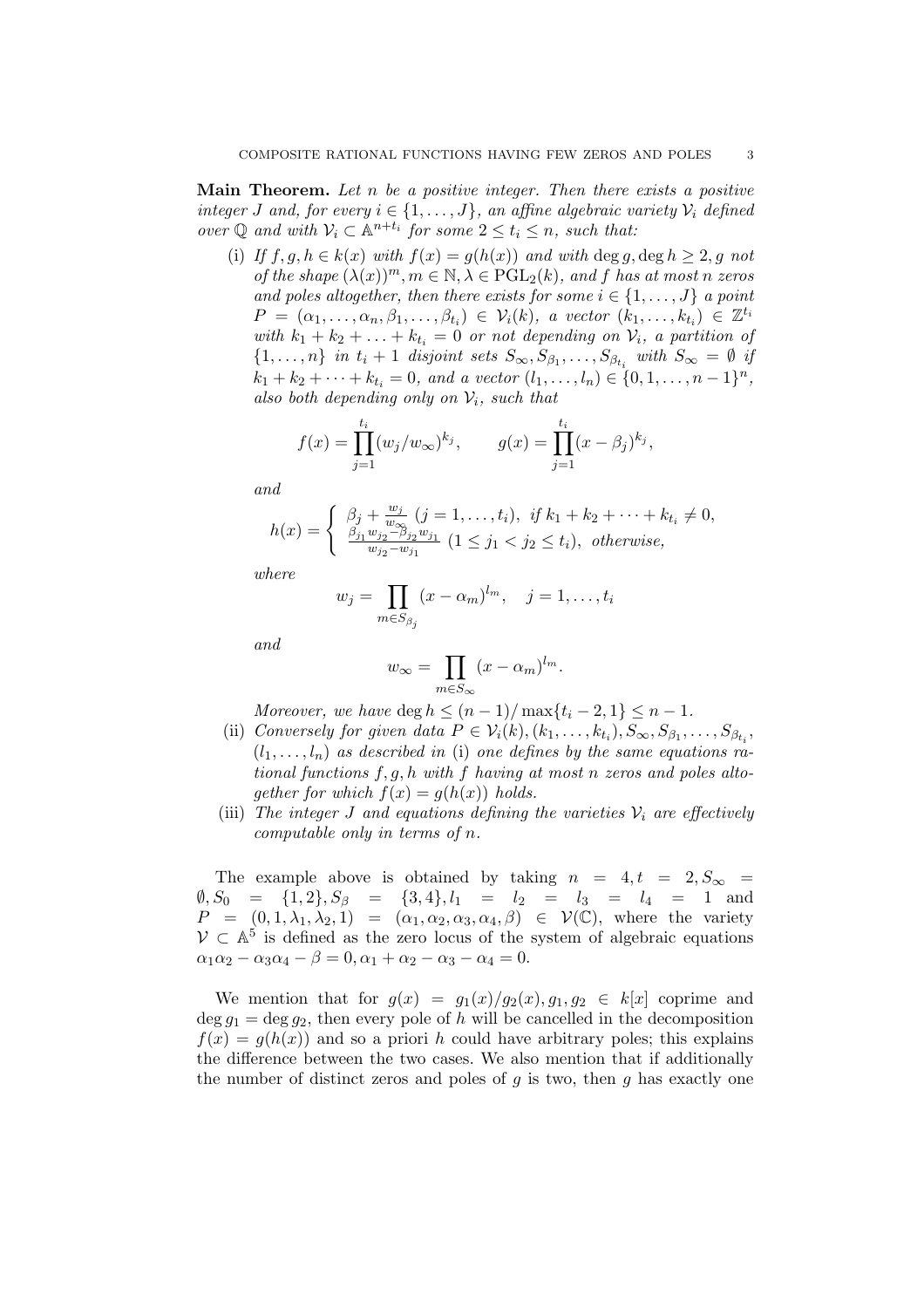zero and one pole both with the same multiplicity and then we are in the forbidden shape for g.

The theorem can be seen as a multiplicative analog compared to the question studied by Zannier in the case that the number of non-constant terms is fixed. This already suggests that the proof is much easier. The essential part of it is to show that the inner function  $h$  has its degree bounded only in terms of  $n$ ; for this we use a reduction to a system of two-dimensional S-unit equations, now over the rational function field, to which variants of the Brownawell-Masser inequality can be applied.

Before we state these crucial results (namely Zannier's variant from [6] and the Mason and Stothers theorem [4]), we briefly recall the theory of valuations on  $k(x)$  (see [5]). For every  $\theta \in k$  there is a valuation defined by the order of vanishing of f at  $x = \theta$ ; moreover, for  $f(x) = P(x)/Q(x)$ ,  $P, Q \in$  $k[x]$  a non-archimedean valuation is defined by  $v_{\infty}(f) = \deg Q - \deg P$ . In this way all valuations  $\mathcal M$  of  $k(x)$  are obtained. Then we have

$$
\deg f = \sum_{v \in \mathcal{M}} \max\{0, v(f)\} = -\sum_{v \in \mathcal{M}} \min\{0, v(f)\};
$$

in other words the degree is just the number of zeros respectively poles of f (in  $\mathbb{P}^1(k)$ ) counted by their multiplicities. The Mason-Stothers theorem now says that for every  $f, g \in k(x)$ , not both constant, we have  $\max\{\deg f, \deg g\} \leq |S| - 2$ , where S is any set of valuations of  $k(x)$  containing all the zeros and poles in  $\mathbb{P}^1(k)$  of f and g. (We remark that the upper bound is best possible). More generally by Zannier's variant of the Brownawell-Masser inequality, if  $g_1, \ldots, g_m \in k(x)$  span a k-vector space of dimension  $\mu < m$  and any  $\mu$  of the  $g_i$  are linearly independent over k, then

$$
-\sum_{v\in\mathcal{M}}\min\{v(g_1),\ldots,v(g_m)\}\leq \frac{1}{m-\mu}\binom{\mu}{2}(|S|-2),
$$

where S is any set of valuations of  $k(x)$  containing all the zeros and poles in  $\mathbb{P}^1(k)$  of  $g_1, \ldots, g_m$ . (This is [6, Theorem 2].) Now we are ready to give the proof of the theorem; this will be done in the next section.

## 2. Proof of the Main Theorem

Let n be a positive integer. We start with (i), so let  $f, g, h \in$  $k(x), \deg g, \deg h \geq 2$ , g not of the exceptional shape  $(\lambda(x))^m, m \in \mathbb{N}, \lambda \in$  $\overline{PGL}_2(k)$  and with f having at most n zeros and poles in  $\mathbb{A}^1(k)$  altogether and such that  $f(x) = g(h(x))$ . Since k is algebraically closed we can write

$$
f(x) = \prod_{i=1}^{n} (x - \alpha_i)^{f_i}
$$

with pairwise distinct  $\alpha_i \in k$  and  $f_i \in \mathbb{Z}$  for  $i = 1, \ldots, n$ . (Remember that without loss of generality we are assuming that  $f$  is monic.) Similarly we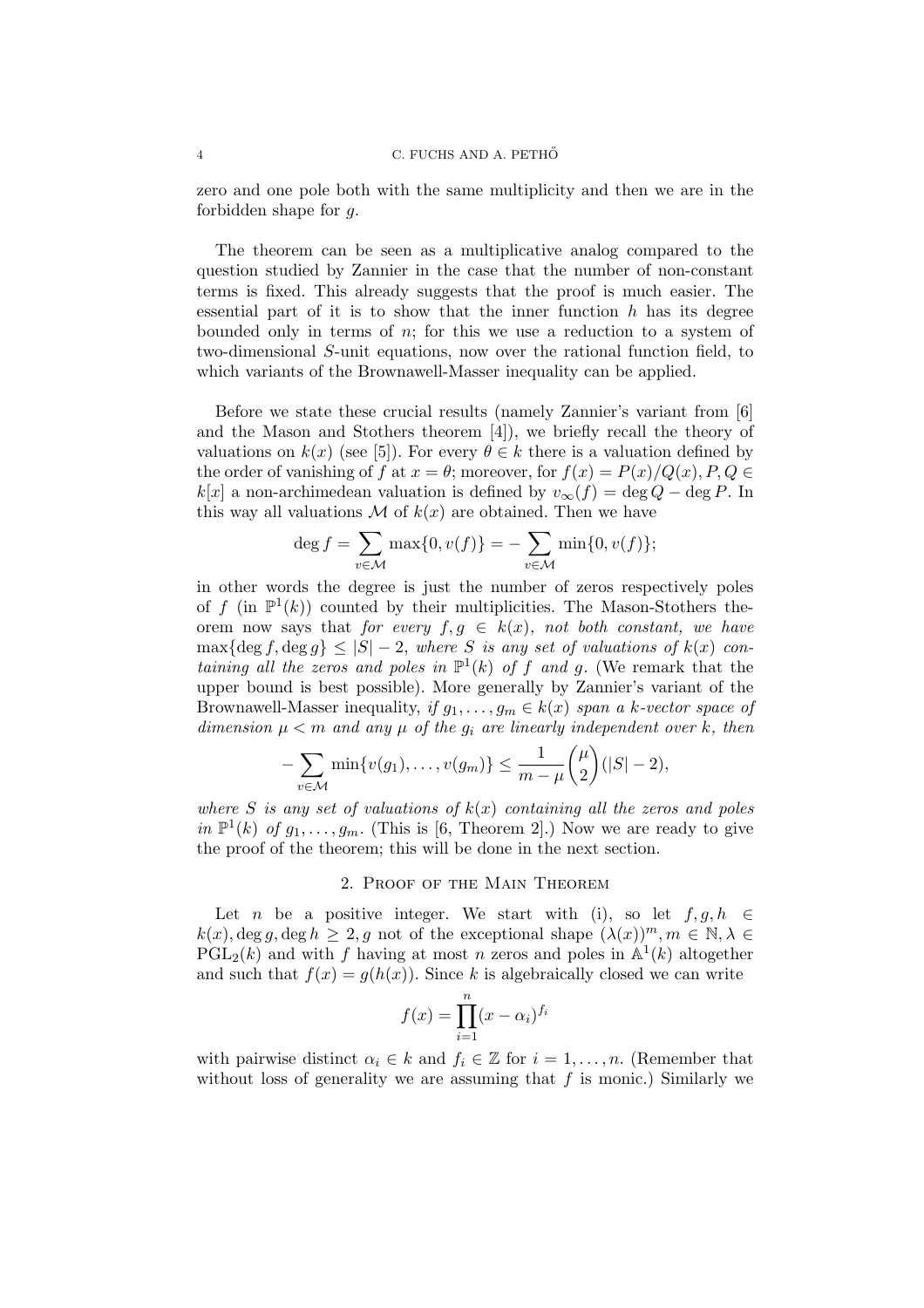get

(1) 
$$
g(x) = \prod_{j=1}^{t} (x - \beta_j)^{k_j}
$$

with pairwise distinct  $\beta_j \in k$  and  $k_j \in \mathbb{Z}$  for  $j = 1, \ldots, t$  and  $t \in \mathbb{N}$ . Thus we have

$$
\prod_{i=1}^{n} (x - \alpha_i)^{f_i} = f(x) = g(h(x)) = \prod_{j=1}^{t} (h(x) - \beta_j)^{k_j}.
$$

We now distinguish two cases depending on  $k_1 + k_2 + \cdots + k_t \neq 0$  or not; observe that this condition is equivalent to  $v_{\infty}(g) \neq 0$  or not. We shall write  $h(x) = p(x)/q(x)$  with  $p, q \in k[x], p, q$  coprime.

First assume that  $v_{\infty}(g) \neq 0$ . It follows that the poles in  $\mathbb{A}^{1}(k)$  of h are among the values  $\alpha_i$ : This is true because  $q(\theta) = 0$  for  $\theta \in k$  implies  $h(\theta) = \infty$ , where  $\infty = (0:1)$  is the unique point at infinity of  $\mathbb{P}^1(k)$ , and  $h(\theta) - \beta_i = \infty$ . Also the valuation  $v_{\theta}$  of h and  $h(x) - \beta_i$  is the same. Thus  $v_{\theta}(f) = v_{\infty}(g)v_{\theta}(h) \neq 0$ , i.e.  $g(h(\theta)) \in \{0, \infty\}$ , and hence  $\theta = \alpha_i$  for some  $i \in \{1, \ldots, n\}$ . This implies that there is a subset  $S_{\infty}$  of the set  $\{1, \ldots, n\}$ such that the  $\alpha_m$  for  $m \in S_\infty$  are precisely the poles in  $\mathbb{A}^1(k)$  of  $h$ , i.e.

$$
q(x) = \prod_{m \in S_{\infty}} (x - \alpha_m)^{l_m}
$$

for some  $l_m \in \mathbb{N}$ . Furthermore h and every function  $h(x) - \beta_i$  have exactly the same poles in  $\mathbb{P}^1(k)$  and again at a pole the multiplicities are equal; especially this implies that h and  $h(x) - \beta_i$  have the same number of poles counted by multiplicity, which means that their degrees are equal. Calculating the valuations  $v_{\alpha_m}$  of both sides of the equation  $f(x) = g(h(x))$  we infer that  $(k_1 + k_2 + \cdots + k_t)l_m = v_{\infty}(g)v_{\alpha_m}(h) = v_{\alpha_m}(f) = f_m$  for  $m \in S_{\infty}$ . We also point out that for  $\beta_i \neq \beta_j$  the factors  $h(x) - \beta_i$  and  $h(x) - \beta_j$  do not have any zeros (in  $\mathbb{A}^1(k)$ ) in common; therefore we have  $t \leq n$ . Now it follows that there is a partition of the set  $\{1, \ldots, n\} \backslash S_{\infty}$  in t disjoint subsets  $S_{\beta_1}, \ldots, S_{\beta_t}$ such that

(2) 
$$
h(x) = \beta_j + \frac{1}{q(x)} \prod_{m \in S_{\beta_j}} (x - \alpha_m)^{l_m},
$$

where  $l_m \in \mathbb{N}$  satisfies  $l_m k_j = f_m$  for  $m \in S_{\beta_j}$ , and this holds true for every  $j = 1, \ldots, t$ . Since we assume that g is not of the shape  $(\lambda(x))^m$  it follows that  $t \geq 2$ . Let  $1 \leq i \leq j \leq t$  be given. We have at least two different representations of  $h$  and thus we get

$$
\beta_i + \frac{1}{q(x)} \prod_{r \in S_{\beta_i}} (x - \alpha_r)^{l_r} = \beta_j + \frac{1}{q(x)} \prod_{s \in S_{\beta_j}} (x - \alpha_s)^{l_s}
$$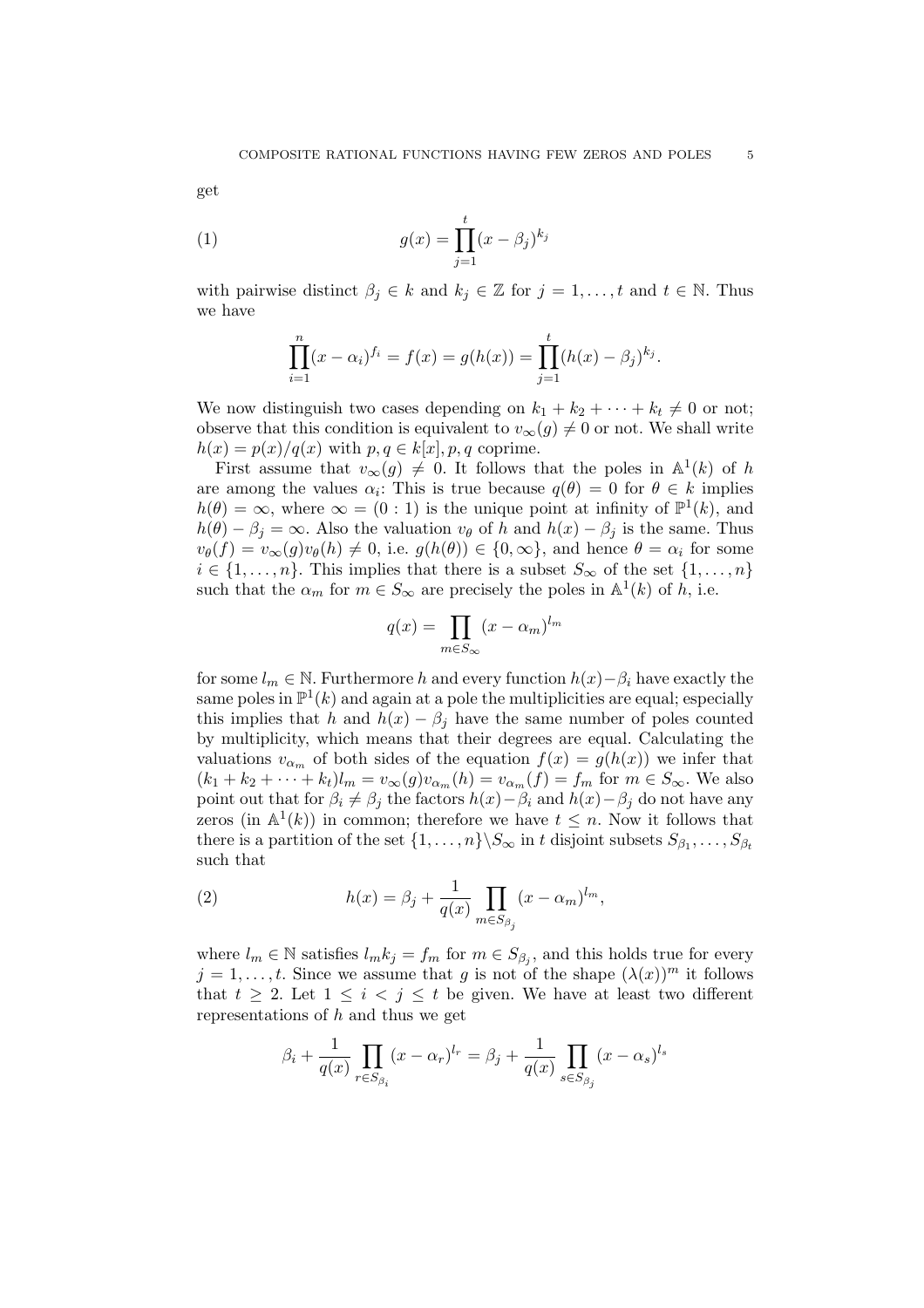or equivalently  $\beta(u_i - u_j) = 1$ , where  $\beta = 1/(\beta_i - \beta_i)$  and

$$
u_i = \frac{1}{q(x)} \prod_{r \in S_{\beta_i}} (x - \alpha_r)^{l_r} = \frac{w_i}{w_{\infty}},
$$

where for the last equality we have used the definition from the theorem; this is a non-constant rational function in  $k(x)$  (otherwise h would be constant, but deg  $h \geq 2$  by assumption). Actually, the  $u_i$  are S-units (and the same is true for f) for the set of valuations  $S = \{v_{\alpha_1}, \ldots, v_{\alpha_n}, v_{\infty}\} \subset M$  corresponding to  $\alpha_1, \ldots, \alpha_n \in k$  and  $\infty$  (recall that  $u \in k(x)$  is called an S-unit if  $v(u) = 0$  for all  $v \notin S$ ). In fact  $u_i$  and  $u_j$  have also no zeros in  $\mathbb{A}^1(k)$  in common and they have all exactly the same poles (also with multiplicities), namely  $\alpha_m, m \in S_\infty$  and possibly  $\infty$ . The Mason-Stothers theorem implies that

(3) 
$$
l_m \leq n-1 \text{ for all } m=1,\ldots,n.
$$

Observe that an application to  $\beta(u_i - u_j) = 1$  gives the bound only for those m which are in  $S_{\infty} \cup S_{\beta_i} \cup S_{\beta_j}$ ; by using the relations from (2) for all possible combinations of  $1 \leq i < j \leq t$  we see that indeed (3) holds. More precisely, it follows that  $L^+$ , the sum over all  $l_m, m \in S_{\beta_i}$  plus  $\max\{0, v_{\infty}(u_i)\}\)$ , and L<sup>-</sup>, the sum over all  $l_m, m \in S_\infty$  plus  $-\min\{0, v_\infty(u_i)\}\)$ , is bounded by  $n-1$ . This can be immediately improved by an application of [6, Theorem 2: First let us define  $u_{t+1} := 1$ . The k-vector space generated by the S-units  $u_1, \ldots, u_t, u_{t+1} \in k(x)$  has dimension 2 and any two of the  $u_i$  are linearly independent, because  $\alpha u_i + \beta u_j = 0$  with  $\alpha, \beta \in k$  implies either  $u_i \in k$ , a contradiction, or  $\alpha u_i + \beta (u_i - \beta_i + \beta_i) = (\alpha + \beta) u_i + \beta (\beta_i - \beta_i) = 0$  and thus  $\alpha = \beta = 0$ . It follows that

$$
\deg u_i = L^+ = L^- \le -\sum_{v \in \mathcal{M}} \min\{v(u_1), \dots, v(u_t), 0\} \le \frac{n-1}{t-1} \le n-1
$$

for all  $i = 1, \ldots, t$ . Especially, the degree of h is therefore also bounded by  $n-1$  since it is equal to the degree of  $u_i$  for all  $i=1,\ldots,t$ , so altogether  $\deg h = \deg u_i \leq (n-1)/(t-1) \leq n-1$ . By comparing coefficients in (2) after cancelling denominators for all combinations of the equations that have to hold there, we get an affine algebraic variety  $\mathcal V$  (possibly reducible) defined over  $\mathbb Q$  in the variables  $\alpha_1, \ldots, \alpha_n, \beta_1, \ldots, \beta_t$ ; thus  $\mathcal V \subset \mathbb A^{n+t}$ . We point out that the number of variables and the exponents depend only on n. Since  $f(x) = q(h(x))$  is given at this point, there are k-rational points on this algebraic variety and one of them corresponds to  $(\alpha_1, \ldots, \alpha_n, \beta_1, \ldots, \beta_t)$ coming from  $f$  and  $g$ .

Now we turn to the case  $v_{\infty}(g) = 0$ . Here we have

$$
\prod_{i=1}^{n} (x - \alpha_i)^{f_i} = \prod_{j=1}^{t} \left( \frac{p(x)}{q(x)} - \beta_j \right)^{k_j} = \prod_{j=1}^{t} (p(x) - \beta_j q(x))^{k_j}.
$$

Observe that a priori we have no control on the poles of h. However, as the factors on the right hand side of the last equation are again pairwise coprime,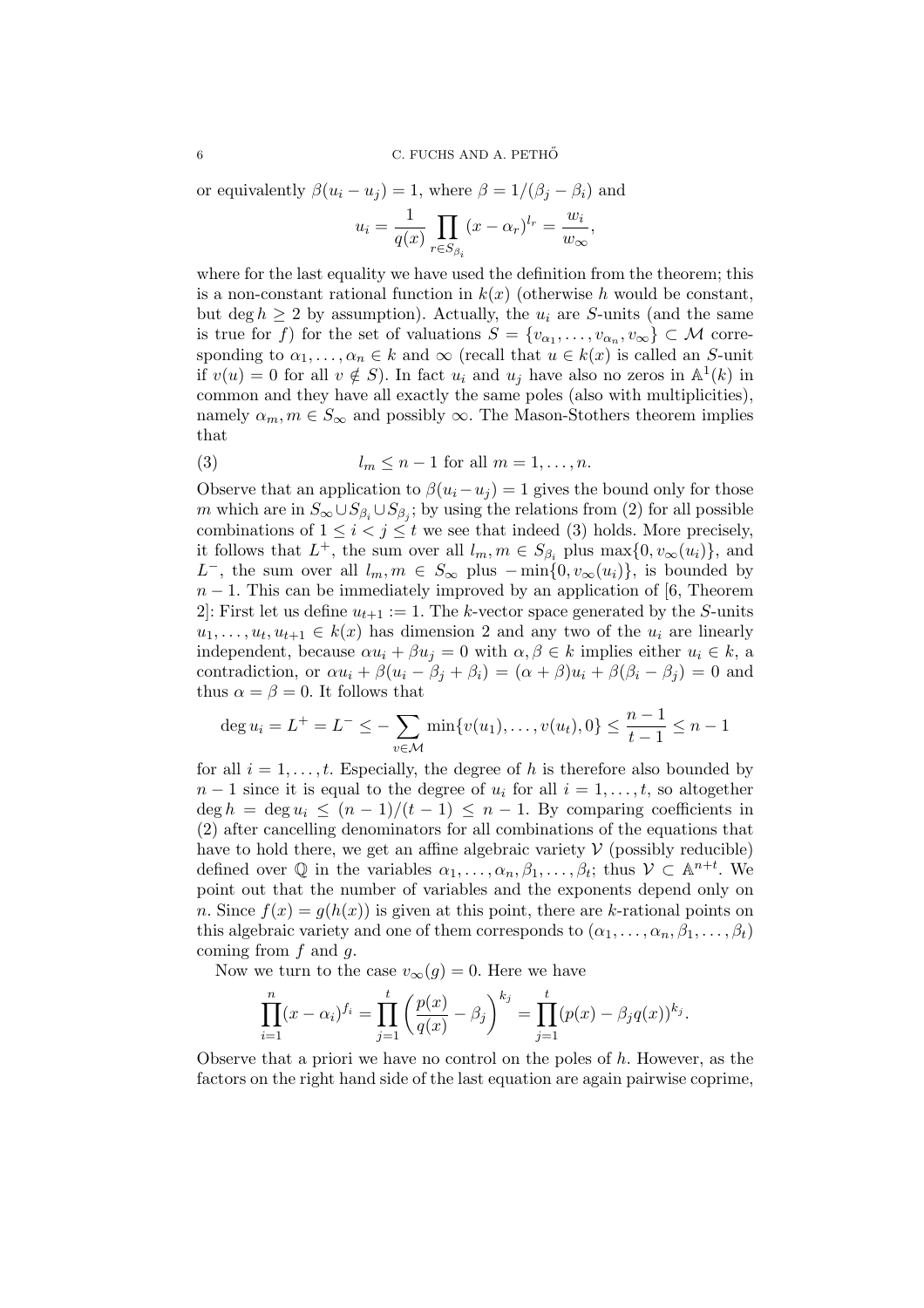there is a partition of the set  $\{1, \ldots, n\}$  in t disjoint subsets  $S_{\beta_1}, \ldots, S_{\beta_t}$  such that

$$
(p(x) - \beta_j q(x))^{k_j} = \prod_{m \in S_{\beta_j}} (x - \alpha_m)^{f_m}.
$$

Thus  $k_j$  divides  $f_m$  for all  $m \in S_{\beta_j}$  and this is true for all  $j = 1, \ldots, t$ . On putting  $l_m = f_m/k_j$  for  $m \in S_{\beta_j}$  we obtain

(4) 
$$
p(x) - \beta_j q(x) = \prod_{m \in S_{\beta_j}} (x - \alpha_m)^{l_m}
$$

for  $j = 1, \ldots, t$ . Note that the exponents  $l_m \in \mathbb{N}$ , because  $p(x) - \beta_j q(x)$  are polynomials and the  $\alpha_m$ 's are distinct. We have already pointed out above that in this case we may assume that  $t \geq 3$ , since g is not of exceptional shape. Let us choose  $1 \leq j_1 < j_2 < j_3 \leq t$ . From the corresponding three equations in (4) the so called Siegel identity  $v_{j_1,j_2,j_3} + v_{j_3,j_1,j_2} + v_{j_2,j_3,j_1} = 0$ follows, where

$$
v_{j_1, j_2, j_3} = (\beta_{j_1} - \beta_{j_2}) \prod_{m \in S_{\beta_{j_3}}} (x - \alpha_m)^{l_m}.
$$

The quantities  $v_{j_1,j_2,j_3}$  are non-constant rational functions and they are Sunits. Observe that by taking  $j_1 = 1, j_2 = i, j_4 = j$  with  $1 \leq i < j \leq t$  the Siegel identity can be rewritten as

$$
\frac{\beta_j - \beta_1}{\beta_j - \beta_i} \frac{w_i}{w_1} + \frac{\beta_1 - \beta_i}{\beta_j - \beta_i} \frac{w_j}{w_1} = 1,
$$

where we are using the definition of the  $w_i$  from the theorem. Moreover, we get from (4) that

$$
p(x) = \frac{1}{\beta_i - \beta_j} \left( \beta_i \prod_{m \in S_{\beta_j}} (x - \alpha_m)^{l_m} - \beta_j \prod_{m \in S_{\beta_i}} (x - \alpha_m)^{l_m} \right)
$$
  
= 
$$
\frac{\beta_i w_j - \beta_j w_i}{\beta_i - \beta_j}
$$

and

(5)

(6) 
$$
q(x) = \frac{1}{\beta_i - \beta_j} \left( \prod_{m \in S_{\beta_j}} (x - \alpha_m)^{l_m} - \prod_{m \in S_{\beta_i}} (x - \alpha_m)^{l_m} \right) = \frac{w_j - w_i}{\beta_i - \beta_j}.
$$

Hence, the numerator of h is in any case given by  $f, g$  and the integer vector  $(l_1, \ldots, l_n)$ . The Mason-Stothers theorem applied to the Siegel identity now implies that  $l_m \leq n-1$  for  $m \in S_{\beta_1} \cup S_{\beta_i} \cup S_{\beta_j}$ ; as we may choose e.g.  $i = 2$  and  $j = 3, \ldots, t$  we have actually  $l_m \leq n-1$  for  $m \in \{1, \ldots, n\}.$ More precisely it follows for every i that the sum over all  $l_m$  with  $m \in S_{\beta_i}$  is bounded by  $n-1$ , hence by (5) and (6) it follows that the degrees of p, q and hence, since the degree of a rational function is the maximum of the degrees of the numerator and denominator in a reduced representation, the degree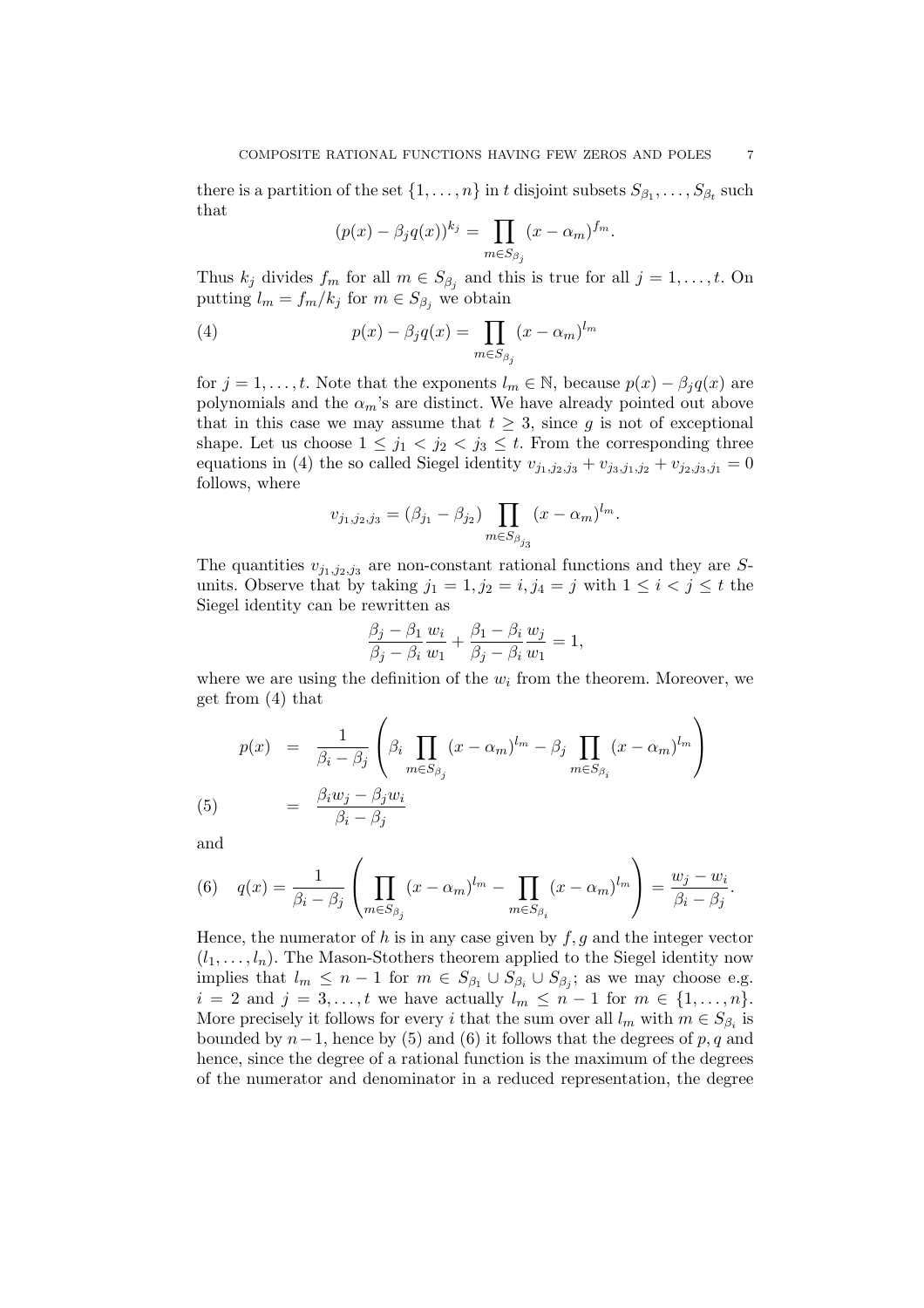of h is bounded by  $n-1$ . Again this can be improved: We take  $w_{t+1} := w_1$ . Then the S-units  $w_2/w_1, \ldots, w_t/w_1, w_{t+1}/w_1 = 1$  span a k-vector space of dimension 2 and any two are linearly independent, because the  $w_i$  are pairwise coprime polynomials and a constant quotient  $w_i/w_1$  would imply that h is constant, a contradiction, and if  $\alpha w_i/w_1 + \beta w_j/w_1 = 0$  for  $1 \leq$  $i < j \leq t$ , then  $(\alpha - \beta(\beta_j - \beta_1)/(\beta_1 - \beta_i))w_i/w_1 + \beta(\beta_j - \beta_i)/(\beta_1 - \beta_i) = 0$ and therefore  $\beta(\beta_i - \beta_i) = 0$  which implies  $\beta = \alpha = 0$ . Thus [6, Theorem 2] gives that deg  $w_i/w_1 \leq (n-1)/(t-2)$  and, again since the  $w_i$  are coprime polynomials, deg  $w_i \leq (n-1)/(t-2)$  for all  $i = 1, \ldots, t$ . The definition of h now implies that deg  $h \leq (n-1)/(t-2) \leq n-1$ . By taking the Siegel identities as defining equations we again get an algebraic variety  $\mathcal{V} \subset \mathbb{A}^{n+t}$ and  $(\alpha_1, \ldots, \alpha_n, \beta_1, \ldots, \beta_t)$  is a k-rational point on this variety.

Finally we point out that we have  $h(x) = \beta_i + w_i/w_\infty$  if  $v_\infty(g) \neq 0$  and  $S_{\infty} = \emptyset$  and  $h(x) = (\beta_i w_j - \beta_j w_i)/(w_j - w_i)$  otherwise. In conclusion we have now proved (i).

Now we come to (ii) and (iii). The point is that we get all possible decompositions of rational functions with at most n zeros and poles altogether by considering for every integer  $2 \le t \le n$  and for every partition of  $\{1, \ldots, n\}$ into  $t+1$  disjoint sets  $S_{\infty}, S_{\beta_1}, \ldots, S_{\beta_t}$  (observe that their number is bounded only in terms of n) and for every choice of  $(l_1, \ldots, l_n) \in \{0, 1, \ldots, n-1\}^n$ (here we use the crucial bound obtained in both cases; see e.g. (3)) the variety defined by equating the coefficients given by (2) after cancelling denominators and, if  $S_{\infty} = \emptyset$  and  $t \geq 3$ , the variety given by the various Siegel identities. If the first system has a  $k$ -rational solution, then  $(2)$  defines the rational function  $h(x)$ ; afterwards for any choice of integers  $k_1, \ldots, k_t$  with  $k_1 + \ldots + k_t \neq 0$  we define a rational function  $g(x)$  by (1). If the second system has a k-rational solution, then we define  $h(x) = p(x)/q(x)$  by (5) and (6) and then for any choice of integers  $k_1, \ldots, k_t$  with  $k_1 + \cdots + k_t = 0$ we define a rational function  $g(x)$  again by (1). Finally, in both cases, we use

$$
f(x) = \prod_{j=1}^{t} \left( \prod_{m \in S_{\beta_j}} (x - \alpha_m)^{l_m} \prod_{m \in S_{\infty}} (x - \alpha_m)^{-l_m} \right)^{k_j} = \prod_{j=1}^{t} (w_j/w_{\infty})^{k_j}
$$

to define the rational function  $f$ , which then has at most  $n$  zeros and poles altogether and for which  $f(x) = g(h(x))$  holds. The number J of possible varieties is at most  $2np(n)n^n$ , where  $p(n)$  is the partition function and since everything above is completely explicit, the defining equations of the varieties can be found explicitly. This proves the remaining parts of the statement.  $\Box$ 

#### 3. Acknowledgments

This paper was written during a visit of the first author at the University of Debrecen in November 2009; he is most grateful, especially to Akos ´